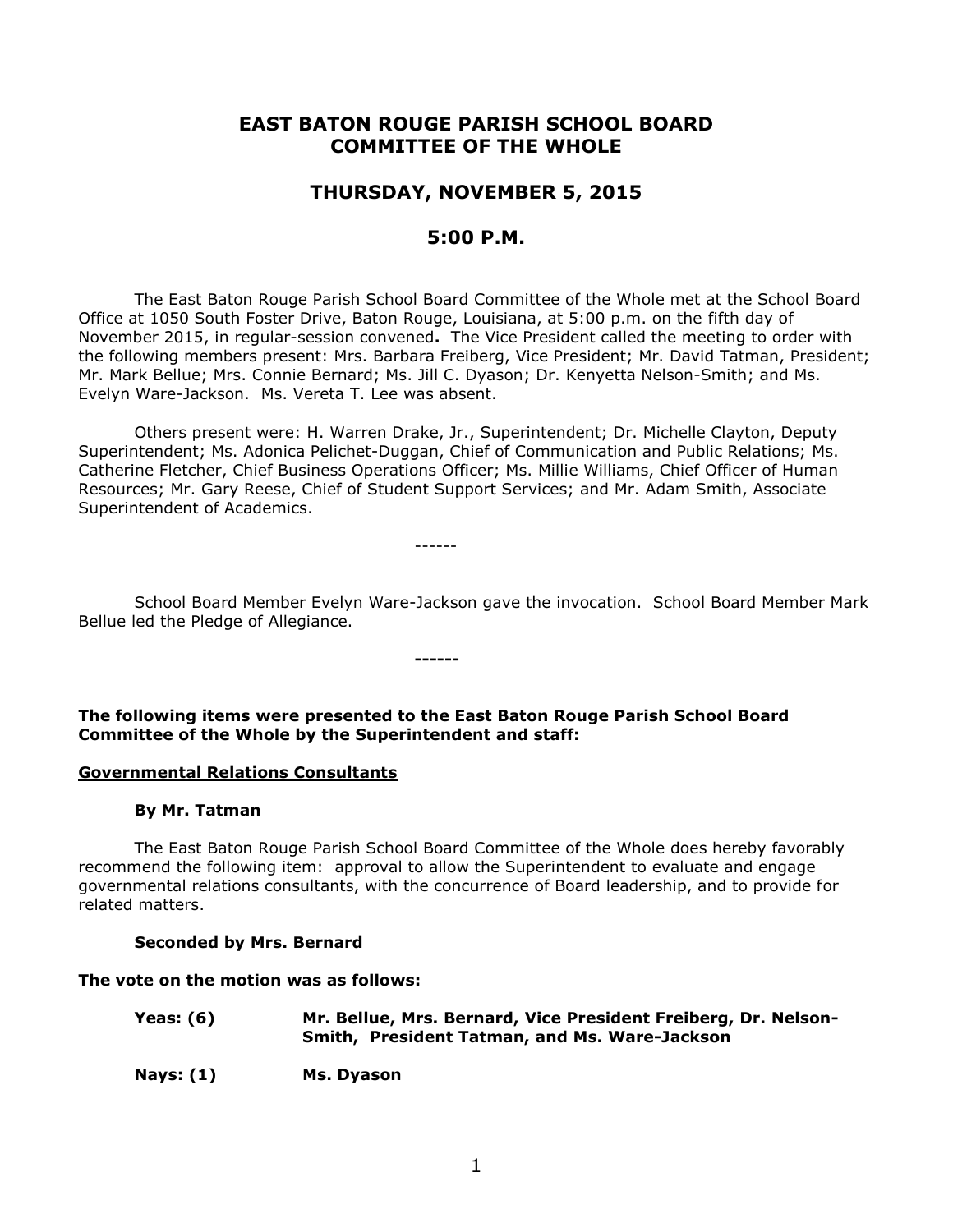**Abstained: (0) None**

**Absent: (1) Ms. Lee**

**The motion was favorably recommended to the full Board.**

**------**

# **Revised Job Description**

# **By Mr. Bellue**

The East Baton Rouge Parish School Board Committee of the Whole does hereby favorably recommend the following item: approval to revise the job description for Supervisor of Employee Benefits and change the title to Coordinator of Employee Benefits.

# **Seconded by Dr. Nelson-Smith**

**Favorably recommended to the full Board by a vote of the members present. (Ms. Lee was absent.)**

**------**

# **Request for Information (RFI)**

# **By Mr. Bellue**

The East Baton Rouge Parish School Board Committee of the Whole does hereby favorably recommend the following item: authorization to issue a Request for Information (RFI) to determine costs associated with retrofitting buses with air conditioning.

# **Seconded by Mr. Tatman**

**Favorably recommended to the full Board by a vote of the members present. (Ms. Lee was absent.)**

**------**

# **Resolution**

# **By Mrs. Bernard**

The East Baton Rouge Parish School Board Committee of the Whole does hereby favorably recommend the following item: adoption of a Resolution that qualifies the East Baton Rouge Parish School System to apply for the 2016-2019 Magnet Schools Assistance Program (MSAP) Grant.

# **Seconded by Ms. Ware-Jackson**

**Favorably recommended to the full Board by a vote of the members present. (Ms. Lee was absent.)**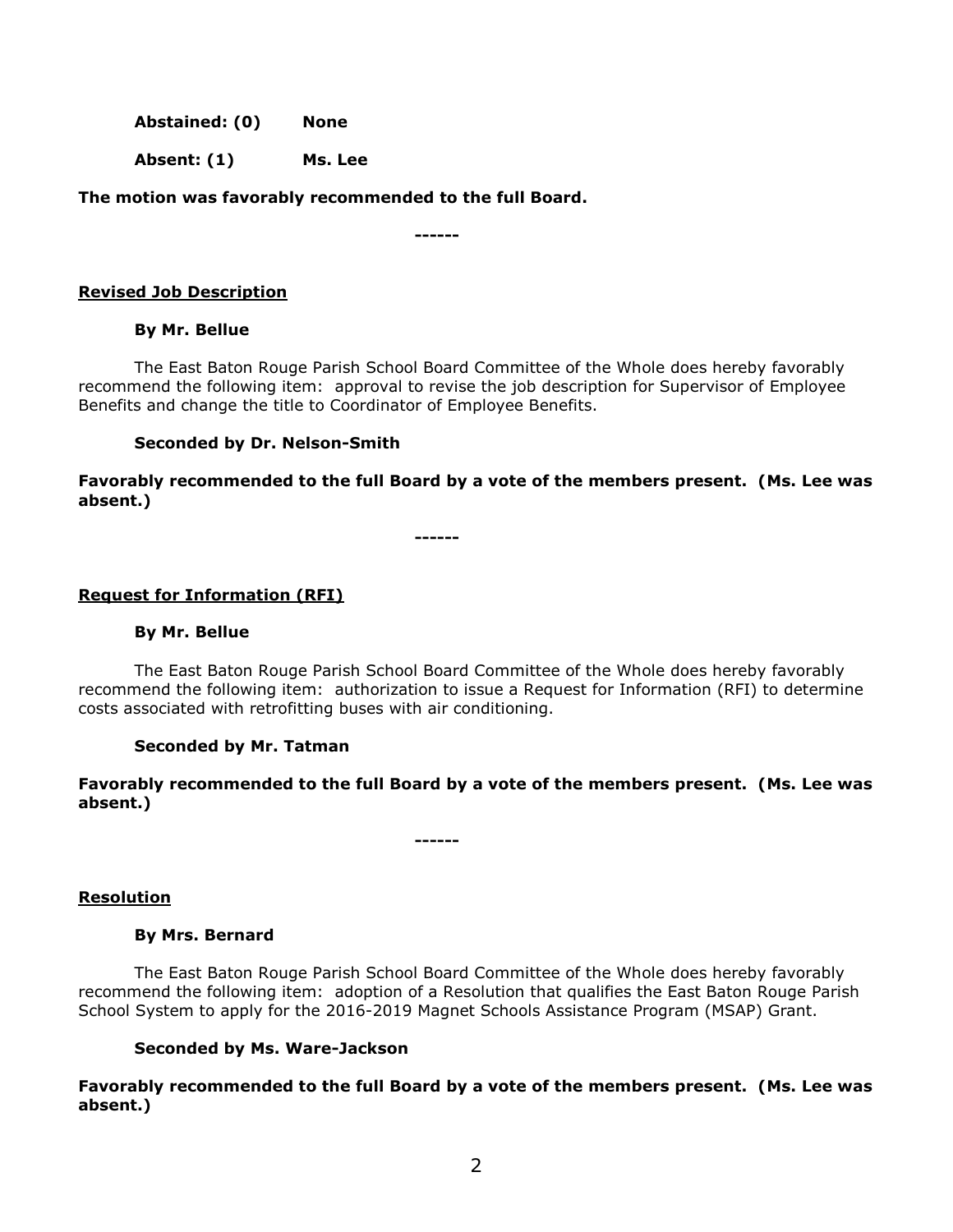#### **------**

# **2016-2017 School Year Calendar**

#### **By Dr. Nelson-Smith**

The East Baton Rouge Parish School Board Committee of the Whole does hereby favorably recommend the following item: approval of the proposed School Calendar for 2016-2017.

#### **Seconded by Mr. Tatman**

**Favorably recommended to the full Board by a vote of the members present. (Ms. Lee was absent.)**

**------**

### **Audit Results**

#### **By Mrs. Bernard**

The East Baton Rouge Parish School Board Committee of the Whole does hereby favorably recommend the following item: approval of the East Baton Rouge Parish School System financial audit results for the fiscal year ended June 30, 2015.

#### **Seconded by Ms. Dyason**

**Favorably recommended to the full Board by a vote of the members present. (Ms. Lee was absent.)**

**------**

### **Budgets**

#### **By Mrs. Bernard**

The East Baton Rouge Parish School Board Committee of the Whole does hereby favorably recommend the following item: approval of the Proposed 2015-2016 Adult Education State, Adult Education Federal, and Adult EL Civics Budgets.

#### **Seconded by Mr. Bellue**

**Favorably recommended to the full Board by a vote of the members present. (Ms. Lee was absent.)**

**------**

**Budget**

**By Ms. Ware-Jackson**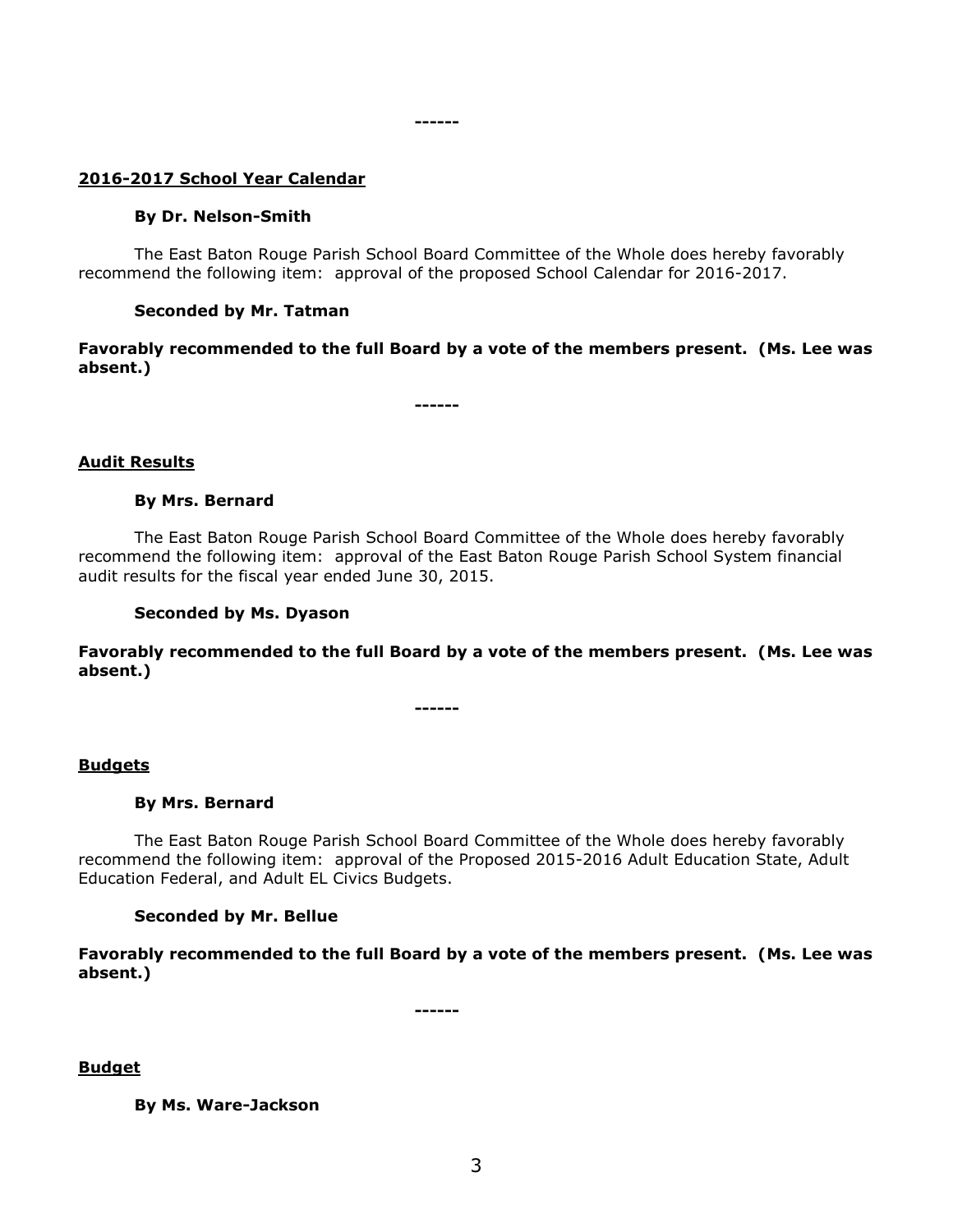The East Baton Rouge Parish School Board Committee of the Whole does hereby favorably recommend the following item: approval of the 2015-2016 Title III Supplemental Immigrant Unaccompanied Youth Grant Budget.

### **Seconded by Dr. Nelson-Smith**

**Favorably recommended to the full Board by a vote of the members present. (Ms. Lee was absent.)**

**------**

# **Grant**

# **By Ms. Ware-Jackson**

The East Baton Rouge Parish School Board Committee of the Whole does hereby favorably recommend the following item: approval of the Community Partnership Grants Program of the New Orleans Jazz & Heritage Foundation in the amount of \$3,000.00 to purchase musical instruments and band supplies. (Grant Recipient: Park Forest Middle School).

# **Seconded by Mrs. Bernard**

**Favorably recommended to the full Board by a vote of the members present. (Ms. Lee was absent.)**

**------**

**Contracts**

# **By Mrs. Bernard**

The East Baton Rouge Parish School Board Committee of the Whole does hereby favorably recommend the following item: approval of two (2), one (1) year contracts between the East Baton Rouge Parish School System and Louisiana State University to provide services under the Louisiana Department of Education Believe and Prepare Cohort 3 program; and the Proposed 2015-2016 Believe and Prepare Cohort 3 Grant Budget in the amount of \$350,000.00 for the following eleven (11) schools: Claiborne, Howell Park, Melrose, Merrydale, and Park Forest Elementary Schools, Tara High School, Northdale and Greenville Superintendent's Academies, EBR Readiness Academy, Sherwood Middle, and McKinley High to strengthen the capacity of mentor teachers to support English.

# **Seconded by Mr. Tatman**

**Favorably recommended to the full Board by a vote of the members present. (Ms. Lee was absent.)**

**------**